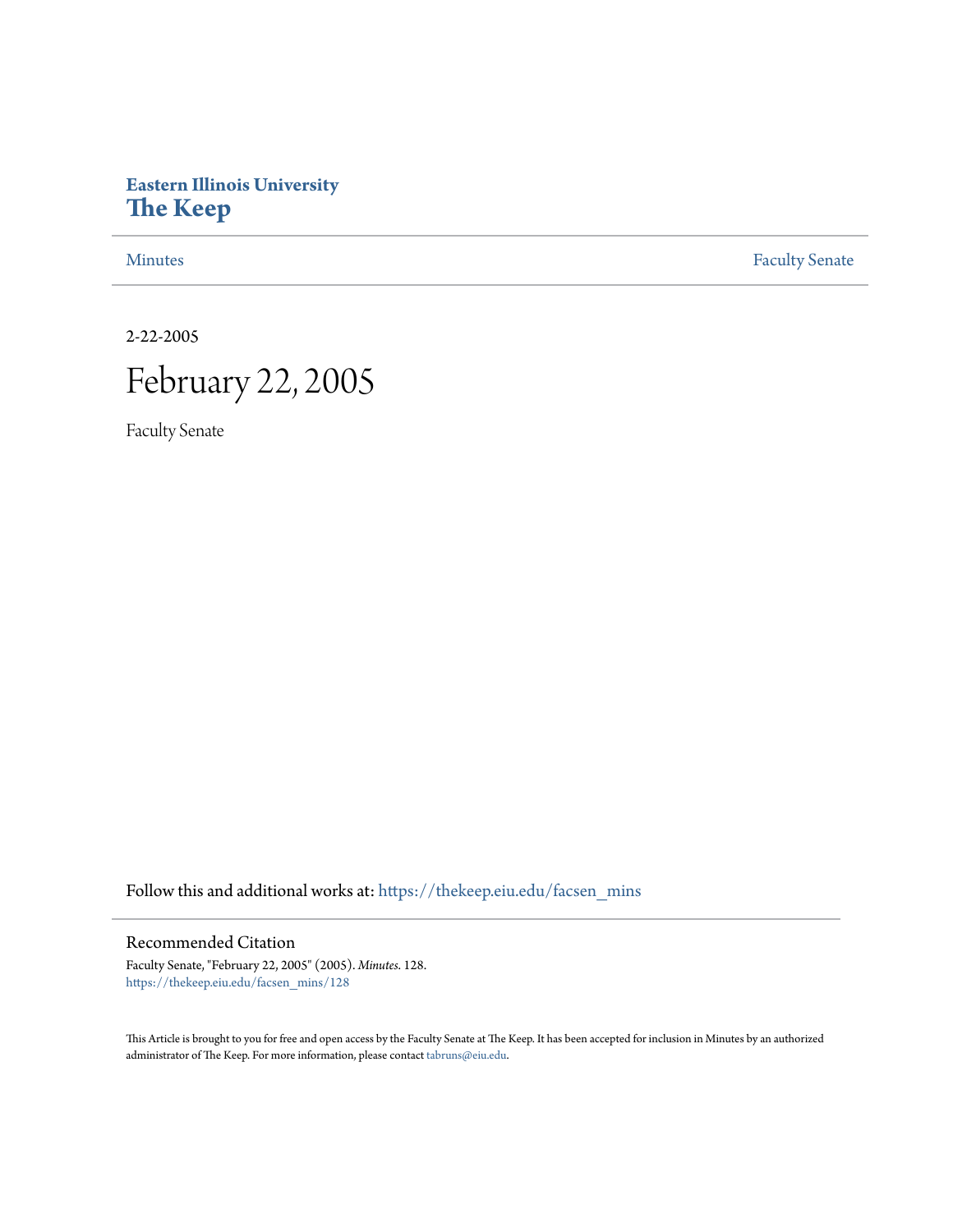#### **FACULTY SENATE MINUTES FOR February 22, 2005 (Vol. XXXIII, No. 20)**

The 2004 – 2005 Faculty Senate minutes and other information are available on the Web at http://www.eiu.edu/~FacSen The Faculty Senate agenda is posted weekly on the Web, at Coleman Hall 3556 and on the third-level bulletin board in Booth Library. Note: These minutes are not a complete verbatim transcript of the Senate meeting.

# **Notices to Faculty:**

**A list of the open seats on the committees, a nomination form, and the questions to be answered by the candidates (committee specific) have been sent out via campus mail as well as electronically last week. The nomination form and the answers to the specific committee responses to questions are due back to Jean Wolski, Theatre Arts Department, 304 Lawson Hall, by 5:00 p.m. on Wednesday, March 2, 2005. Please send responses to questions via e-mail to: cfjkw@eiu.edu. The list of candidates and their personal statements will be distributed with the March 8 Faculty Senate minutes. The elections will be held on Wednesday and Thursday, March 30th and 31st , from 8:00 a.m. to 4:00 p.m. outside the University Union Bookstore. Please consider running for a committee and do not forget to vote!!**

# **Distinguished Faculty Award nominations, found on the Faculty Senate web site, are due to John Henry Pommier (jhpommier@eiu.edu) by 4 p.m. on 3 March.**

**I. Call to order by Chair David Carpenter at 2:00 p.m.** (Library Conference Room, Booth Library) Present: J. Allison, J. Ashley, A. Brownson, D. Carpenter, L. Comerford, R. Fischer, A. HaileMariam, J. Kilgore, M. Monipallil, W. Ogbomo, J. Pommier, J. Stimac, B. Wilson, and J. Wolski. Excused: R. Benedict.

Guests: B. Lord (Provost and VPAA), D. Hoadley (Dean, LCBAS), D. Muffler (VPAA, Student Government), Rachel Huwer (Panhellenic Council Liaison to the Faculty Senate), J.C. Miller (student Government), and J. Peryam (reporter, *Daily Eastern News*).

#### **II. Approval of Faculty Forum Minutes of 1 February 2005.**

Yes: Allison, Ashley, Brownson, Carpenter, Comerford, Fischer, HaileMariam, Monipallil, Ogbomo, Stimac, Wilson, and Wolski. Abstain: Kilgore and Pommier. After a brief discussion, it was decided that recommendations from the Faculty Forum should be postponed until 1 March.

#### **III. Approval of Minutes of 8 February 2005.**

Yes: Allison, Ashley, Brownson, Carpenter, Comerford, Fischer, HaileMariam, Monipallil, Ogbomo, Stimac, Wilson, and Wolski. Abstain: Kilgore and Pommier.

#### **IV. Announcements**

- A. The Faculty Retirement Reception will be held on Tuesday, 19 April in the Tarble Arts Center from 2:30 – 4:00 p.m. Faculty Senate will meet that day, but only for the first ½ hour then will adjourn to the Faculty Retirement Reception.
- B. The Faculty Development Committee is sponsoring the following talks: Wednesday, February 23, 12- 1 p.m. in the Martinsville Room, MLK University Union, "Faculty Burnout: Predictors and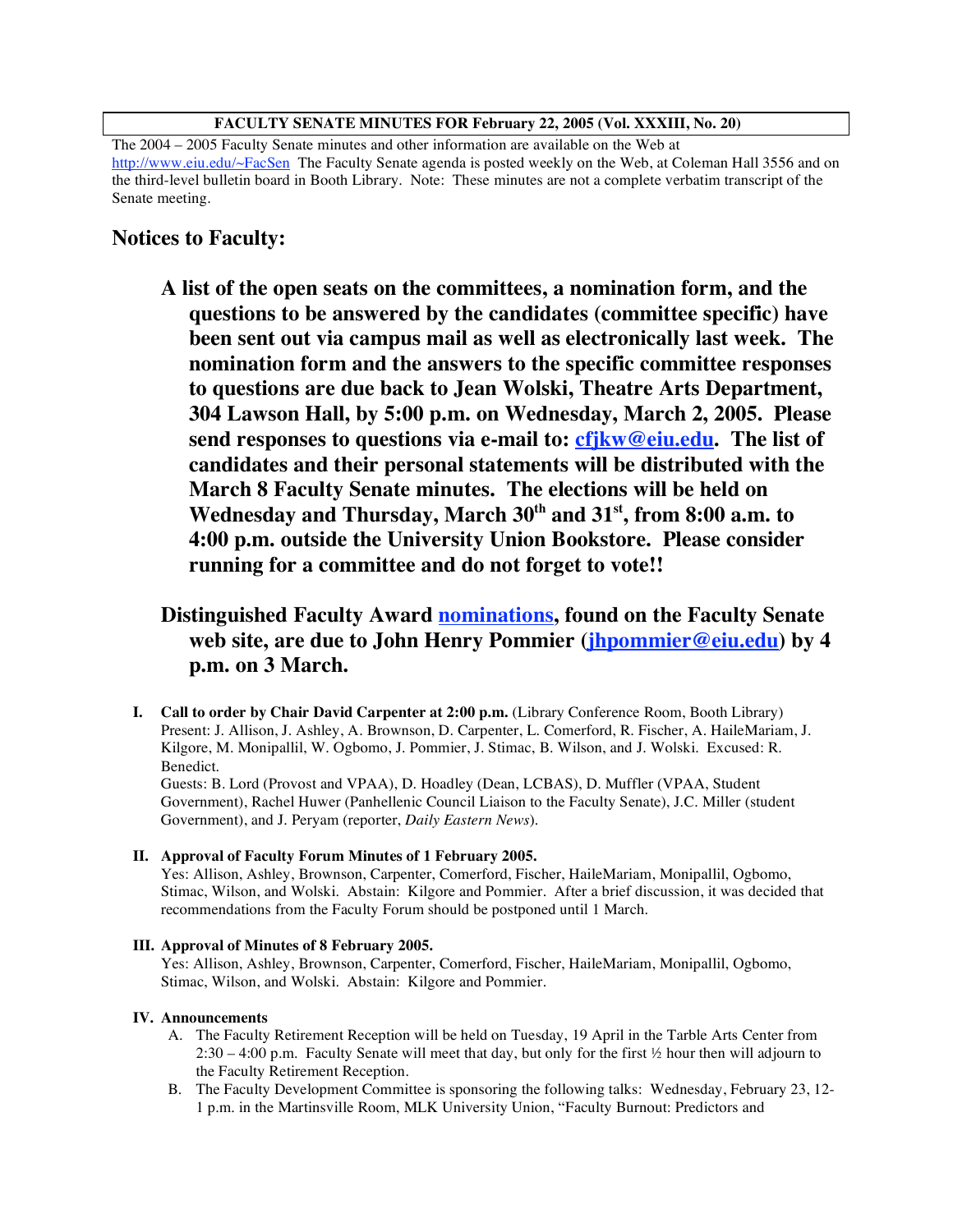Prevention" by Dr. Bill Addison; Tuesday, 1 March, 12-1 p.m. in the Lord Dining Room, Pemberton Hall. "Singing, Dancing, and Salivating: How to Get Students Involved in Active Learning," focus group led by Dr. Jeff Stowell.; Monday, 21 March, 3-4 p.m. in Martinsville Room, MLK University Union, "A New Look at Questioning" by Judy Barbour; Friday, April 1, 1-4 p.m. in Lumpkin Hall Room 2020, "Making Grading a More User-Friendly Activity for Teachers and Students" by Dr. Marilla Svinicki.

- C. Provost Lord announced that the NCA site visitation went very well. Preliminary reports from the team are very positive and the chairwoman of the NCA Site Team, Carol Anderson, praised Eastern Illinois University and said that the visit was the most positive visit she has made in the last 12 years. Provost Lord stated that the visitation team had no major concerns.
- D. Senator Ogbomo reported that the search committee for the VPSA position has been finalized and that as of last week there have been approximately 11 applicants. Deadline for applicants is 4 March.
- E. Senator Brownson reported that the Director of the Counseling Center search committee has narrowed the list of candidates to three and that on-campus visits are expected for the week of 21 March.
- F. Senator Pommier reported that the Development Communication Committee had 4,026 donors as of January of this year compared to  $\sim 3,100$  at the same time last year. The fund raising initiative is going well – they are not yet into the Capital Campaign, but have already raised  $\sim$ \$5.3M of \$10M in a "bridge" campaign. The last major campaign was in 1994. Prior to the Capital Campaign, a feasibility study will be done.
- G. Senator Pommier reported that an "Outstanding Graduate Alumni" will be chosen from 50 graduate alumni nominated by chairs in celebration of the  $50<sup>th</sup>$  Anniversary of the Graduate School.
- H. Senator Pommier reported that during Celebration the clock tower will be dedicated.
- I. Senator Fischer announced that the Faculty Development Committee has hired Dr. Mildred Pearson (Early Childhood, Elementary, and Middle Level Education) to head the Faculty Development Committee. Senator Fischer stated that Dr. Pearson is a very dynamic and enthusiastic leader.

#### **V. Communications**

- A. Intercollegiate Athletic Board Minutes of 3 February 2005.
- B. Memorandum of 8 February 2005 from Provost, re: IGP 14.1 Employment of Faculty with Nonimmigration Visas. Provost Lord stated that modification to IGP 14.1 will allow Eastern Illinois University to sponsor a currently employed, full-time, tenure-track faculty member after just 18 months rather than three years as previously. This would allow for faster searches. Senator Wilson asked if this places an undue burden on Eastern Illinois University in terms of making a tenure decision. Provost Lord replied that this will not influence the tenure decision. Senator Ogbomo stated that such a policy should also alleviate Eastern Illinois University of financial obligations should the candidate not receive tenure.
- C. Email of 13 February from Joe Gisondi, re: Faculty Senate should not use funds to sponsor any type of advertisement concerning the Public Library bond issue. Chair Carpenter stated that President Hencken does support Faculty Senate in its placing an advertisement and that gift funds could be used to help with its placement. Motion (Pommier / Wilson) that Faculty Senate appreciates President Hencken's support in placing an advertisement in support of the library bond issue. Yes: Allison, Ashley, Brownson, Carpenter, Comerford, Fischer, HaileMariam, Kilgore, Monipallil, Ogbomo, Pommier, Stimac, Wilson, and Wolski. Motion passes unanimously.

#### **VI. Old Business**

- A. Committee Reports
	- 1. Executive Committee: no report.
	- 2. Nominations Committee: no report
	- 3. Elections Committee: **A list of the open seats on the committees, a nomination form, and the questions to be answered by the candidates (committee specific) have been sent out via campus mail as well as electronically last week. The nomination form and the answers to the specific committee responses to questions are due back to Jean Wolski, Theatre Arts Department, 304 Lawson Hall, by 5:00 p.m. on Wednesday, March 2, 2005. Please send responses to questions via e-mail to: cfjkw@eiu.edu. The list of candidates and their personal statements will be distributed with the March 8 Faculty Senate minutes. The elections will be held on Wednesday and Thursday, March 30th and 31st , from 8:00 a.m. to**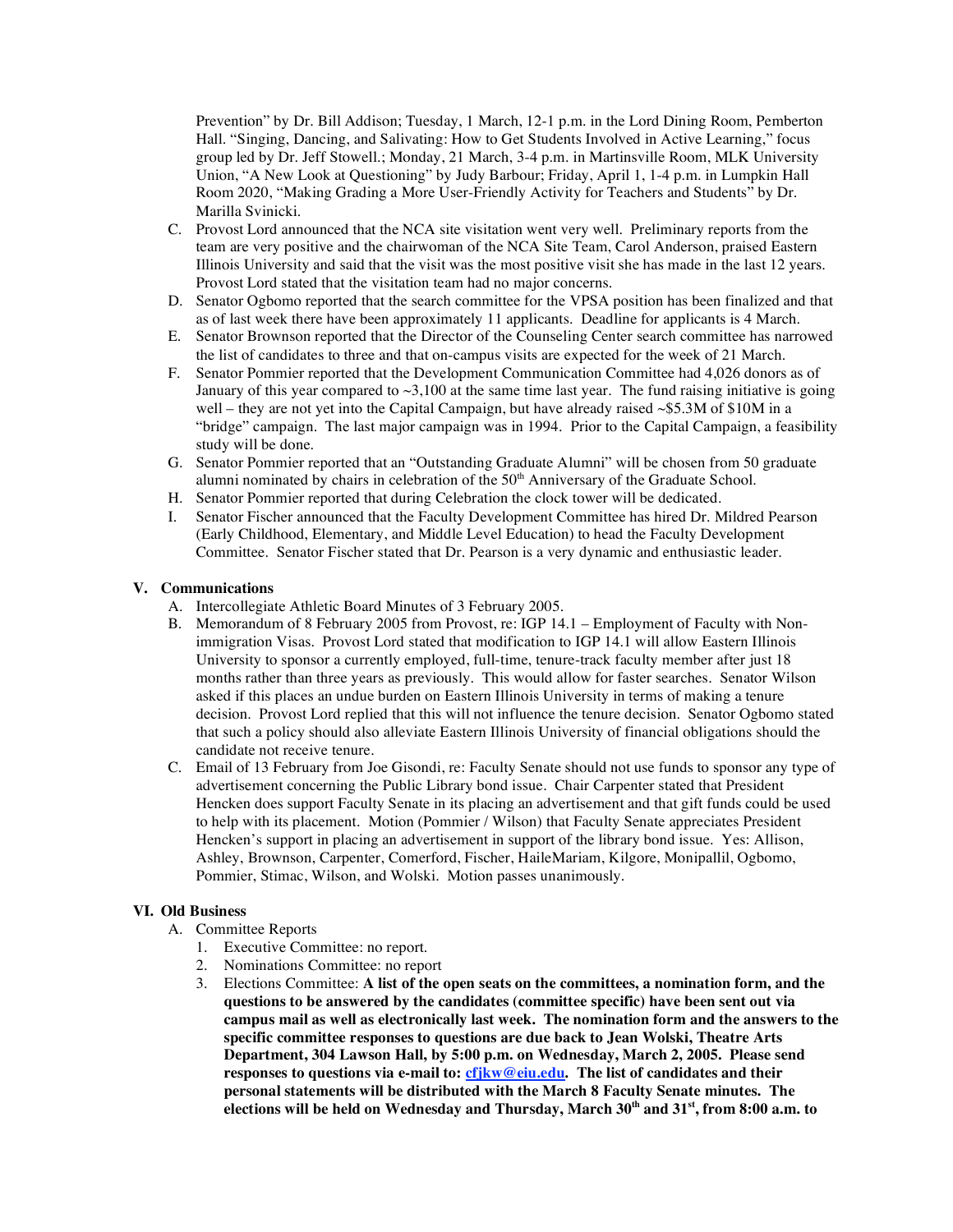#### **4:00 p.m. outside the University Union Bookstore. Please consider running for a committee and do not forget to vote!!**

- 4. Student-Faculty Relations Committee: no report
- 5. Faculty-Staff Relations Committee: no report
- 6. Distinguished Faculty Award Committee: Senator Pommier reported that applications are being submitted. Senator Fischer asked if concerns raised last week of having applications held over from the prior year is being addressed by the committee. Senator Pommier replied that the committee hasn't yet met, but that it will be brought before the committee. **Distinguished Faculty Award nominations, found on the Faculty Senate web site, are due to John Henry Pommier (jhpommier@eiu.edu) by 4 p.m. on 3 March**.
- 7. Budget-Transparency Committee: Senator Allison informed the Senate that VPBA Cooley has been busy with the recent NCA site visit, but that he wants to meet with the committee. Senator Allison also reported that the Illinois Auditor General has just released the FY04 budget.
- B. Faculty Forum Reports/ Recommendations: Breakout session reports were be circulated to Senators so that they can be discussed and approved before being officially entered into the minutes. Recommendations will be made at next week's meeting.
- C. Child care at Eastern Illinois University: Senator Pommier informed the Senate that the informational flyer will be sent out, but needed to be first approved according to an IGP. Please expect the hard copies of the flyers shortly. The questionnaire is being developed with Senator Kilgore and the Student Government's initial survey. Representative Muffler stated that Student Government has already approved two days of advertisement in the *Daily Eastern News* informing people of the web site being developed as well as the survey. Chair Carpenter asked if Faculty Senate should run two additional days of additional days of advertisement. Representative Muffler replied that it would be a good idea in reaching out to as many people as possible. Senator Fischer asked if local day cares are filled. Senator Pommier replied that sometimes the numbers are skewed, but that those day cares that are close to campus and of high quality are filled. Senator Fischer stated that these data need to be collected so that they might be presented to the University in support of a on-campus day care. Senator Ashley stated that looking solely at numbers might be misleading since openings may only exist at substandard facilities and special need programs (short term, variable hours, etc.) also need to be addressed. Senator Fischer expressed his hope that the survey address the issue of quality and proximity. Senator Brownson pointed out that the information provided Tami Duzan at the 18 January Faculty Senate indicated that vacancies exist for those children over the age of  $\sim$ 2 years. Under that, vacancies are non-existent or in very short supply. Senator HaileMariam stated that those data might indicate that the implication is that parents of the very youngest children stay at home. Chair Carpenter asked that Senator Pommier bring the finalized survey to the Faculty Senate next week. Senator Stimac asked that since this will be a survey instrument, shouldn't it be approved by the Institutional Review Board (IRB). Senator Wilson stated that those requirements don't take effect until Fall 2005. Senator Wolski and HaileMariam both indicated that a survey such as the one being discussed would have an extremely easy time of passing the IRB and that it should be submitted to them for review. Senator HaileMariam indicated that she will submit the necessary forms to the IRB for approval. Representative Muffler indicated that Eastern's Parents - Students Club, currently with  $\sim$ 10 – 15 members, has been very helpful and that they would be willing to speak to Faculty Senate is needed.

#### **VII.New Business**

- A. Optimal Enrollment at EIU: to be addressed at a future Faculty Senate meeting.
- B. Senator Fischer requested that there be some discussion concerning the vision for Eastern Illinois University for the next five years. A suggested topic title is "What is our vision for EIU?" Senator Allison suggested that this might fall under the auspices of the CUPB and their list of strengths, weakness, opportunities, and threats (SWOT) that they developed. Senator Ashley also suggested that Faculty Senate might look into the pension issue considering recent developments. Senator Kilgore asked if the Faculty Senate should write a letter addressing the fact that out of the last four budgets, two have been decreases and two have been level. Senator Allison stated that past Faculty Senates did have committees charged with drafting letters. Chair Carpenter informed the Faculty Senate that in 1991 the Faculty Senate was effective in getting a response from the lieutenant governor. Senators Ashley, Allison, and Monipallil volunteered to serve on such a committee.